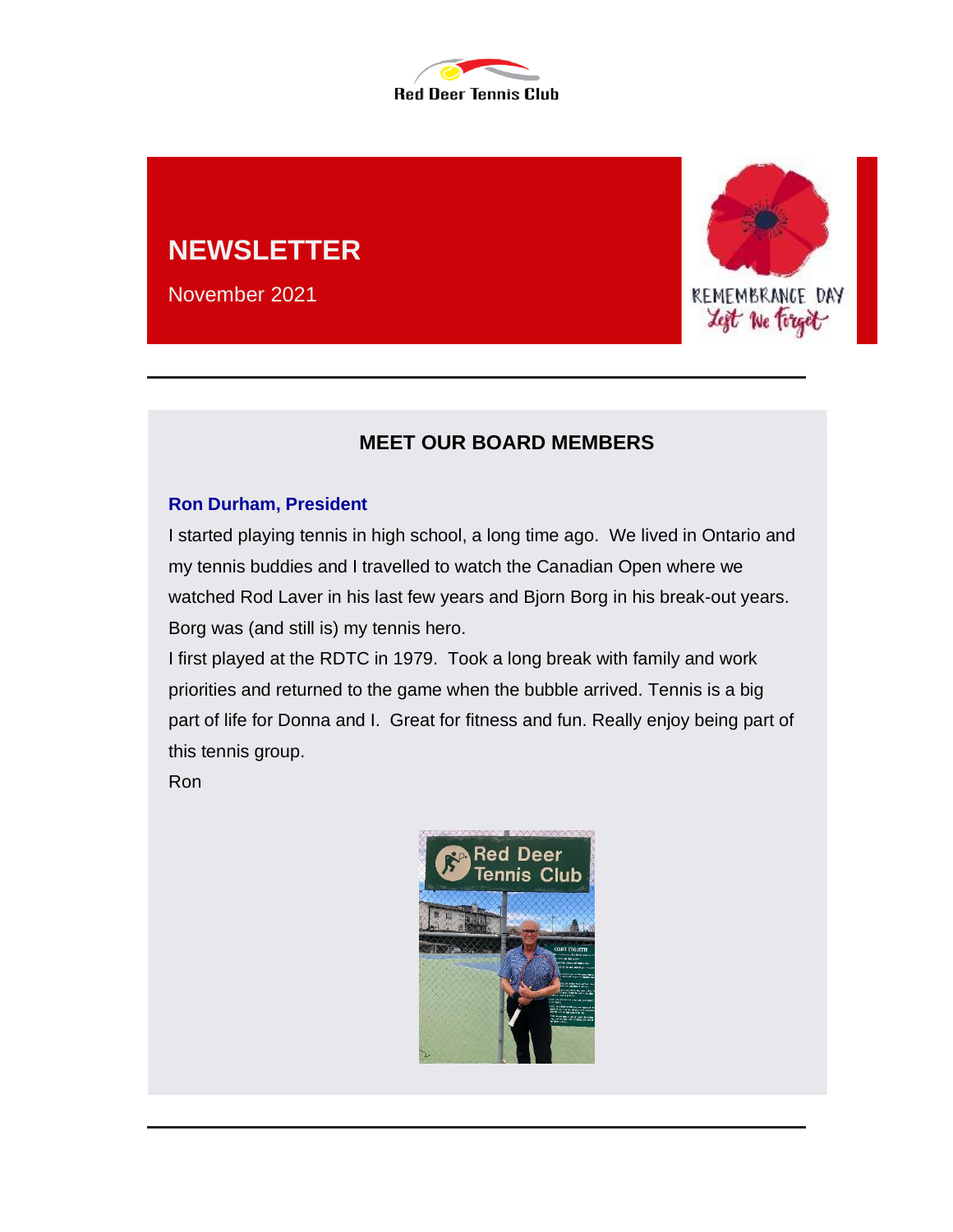

#### **BOARD UPDATE**

I am very happy to provide our club with an update from the Board. Please know that the Board has committed to continue with updates in each newsletter. I'll start by sharing who your board members are. Following the club by-laws, all board members were elected / re-elected at the September AGM. At the following October Board meeting, the Directors elected the Officers - President, Vice President, Treasurer and Secretary. So, the Board for the 2021-2022 year consists of:

President - Ron Durham Vice President and President Elect - Greg Young Treasurer - George Reid Secretary - Peter Clemens Immediate Past President - Mark Jones Director - Mary Gardiner Director - Evan Hardy Director - Lauren Harder Director - Narda Playfair Director - Ian Hector Director - Alf Poppen Director - Darrell Nichols

On behalf of the Club, I would like to recognize the tremendous contributions of Mark Jones. With Mark at the helm for over 10 years, we now have a bubble for indoor tennis, we have transitioned from a summer club to a year round operation, and we have navigated through very uncertain times created by the COVID pandemic. I am also grateful for Mark's continued engagement with and support for the Board. Thanks Mark!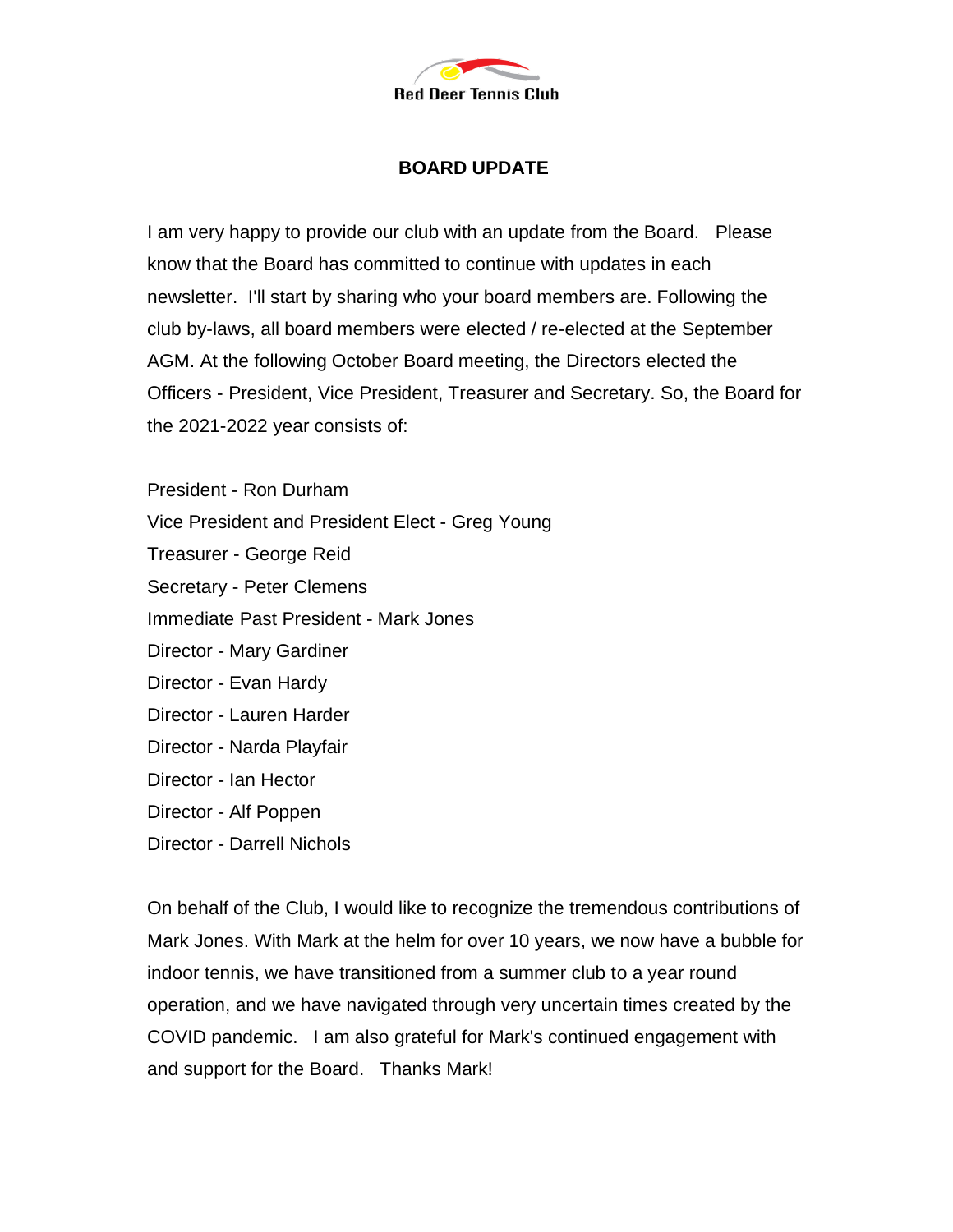

The previous Board had a couple of important actions underway that will continue. One was to address club health, wellness and safety improvements; the other was to develop and action a comprehensive Marketing Plan. Both items are still in progress and we will start to share plans and actions with club members as they progress further. Feel free to talk to any Board member if you would like to know more.

The Board also approved a motion to support holding two Tennis Alberta junior tournaments, one in January and one in February. A final review will be made after contacting Tennis Alberta for further information. Our immediate challenge is to recruit a new Tournament Director to lead at least the tournaments contemplated for January and February. Lyle Jacobson has indicated that he will step aside as Tournament Director effective the end of this year. He has filled this role admirably for our club for the past 5 years! On behalf of the Club, I would like to recognize Lyle for his support for the club and for the development of Junior players across Alberta in that role. Thanks Lyle! If you are interested in taking on the Tournament Director role, please contact Lyle.

I believe that over the next few months, the Board will identify, communicate and action additional priorities. Stay tuned.

Please do contact me at the courts or by text / phone (403 318-9167) just to say 'hi', or if you have improvement ideas you wish to share. I look forward to the next year in working with club members and the Board.

Ron Durham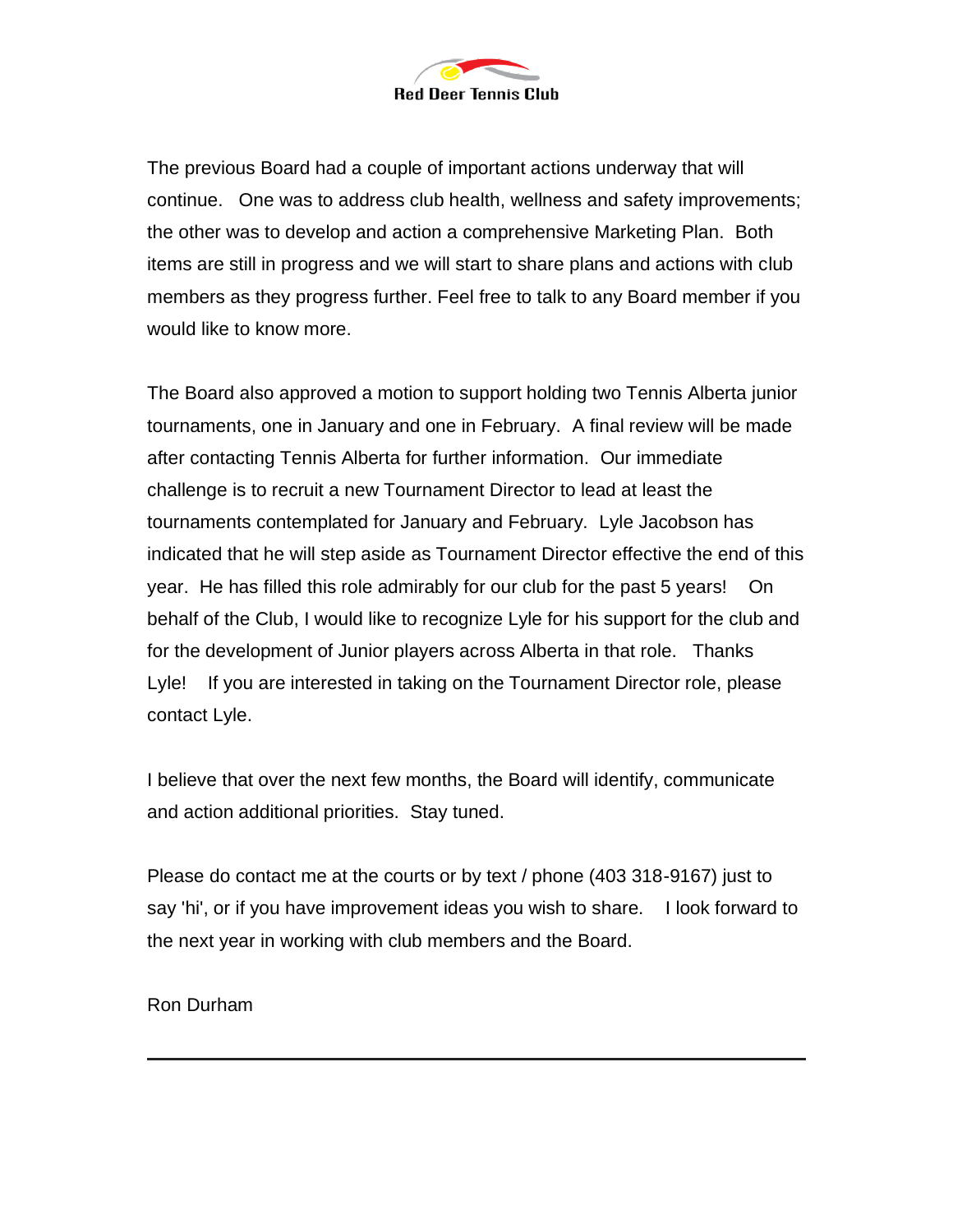

#### **HELLO FROM SPAIN**

Nick Sr. sent this update from Spain where Nicolas is training at the David Ferrer Training Centre.

Nick Sr. wrote, "I brought my racquet hoping I can play with Nicolas but haven't played yet! Nicolas starts training at 7:45 am and finishes somewhere around 11:15. He has to take cool baths in the pool to help his muscles recover faster. He is like a sponge! Absorbing a lot and giving back more. He comes off the court with a big smile on his face and is getting lots of attention from his coaches."





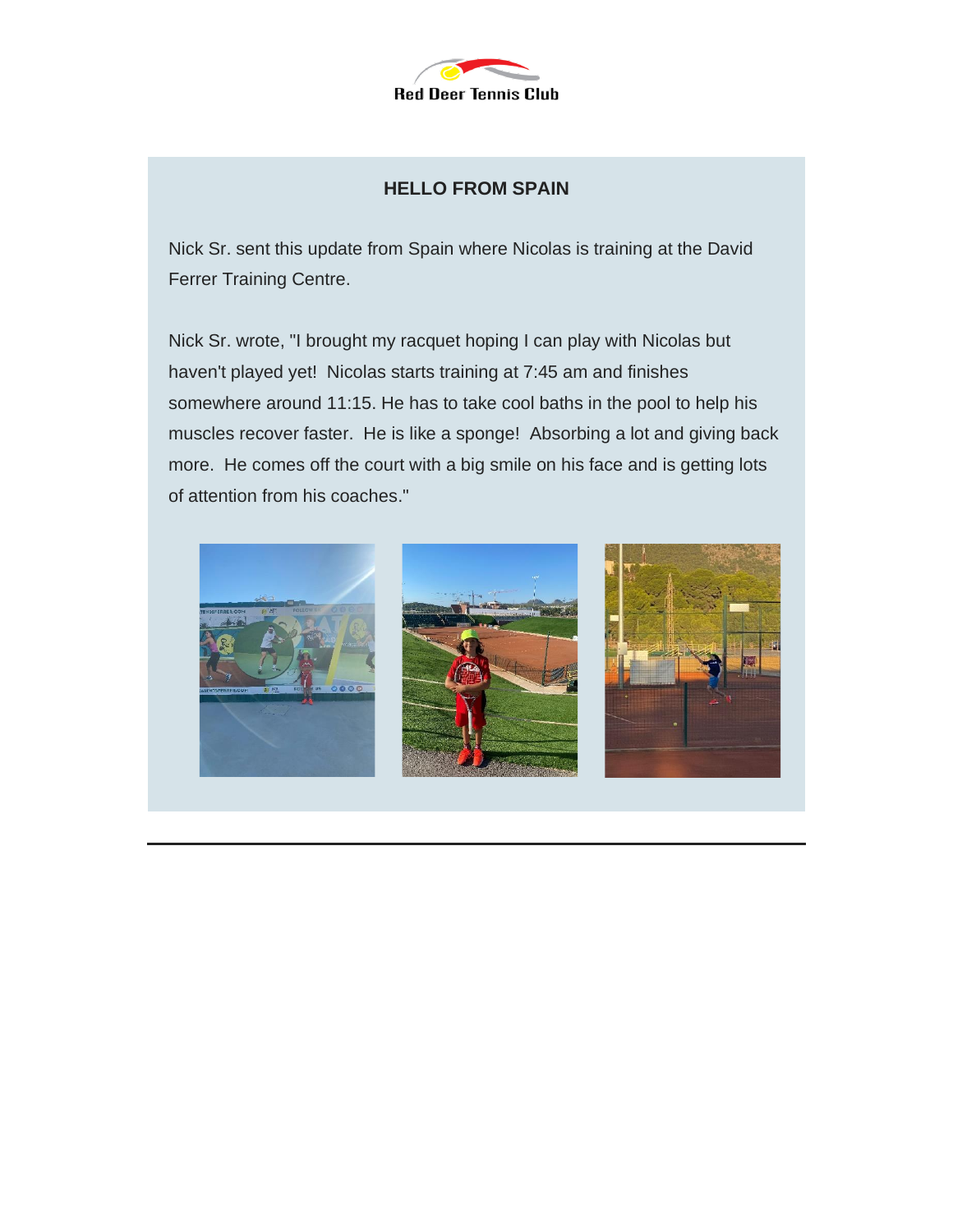

# **MIXED DOUBLES CLUB CHAMPIONSHIPS** (September 24-26)

*Congratulations to winners and players!*

# **Club Champions: Twila & Ben**



.................................

# Lynn & Larry



Karen & Ian



### Jean Anne & Darrell



**Consolation Winners: Brad & Aleena**



#### John & Barb



### Larry & Narda



# Cheryl & Dick

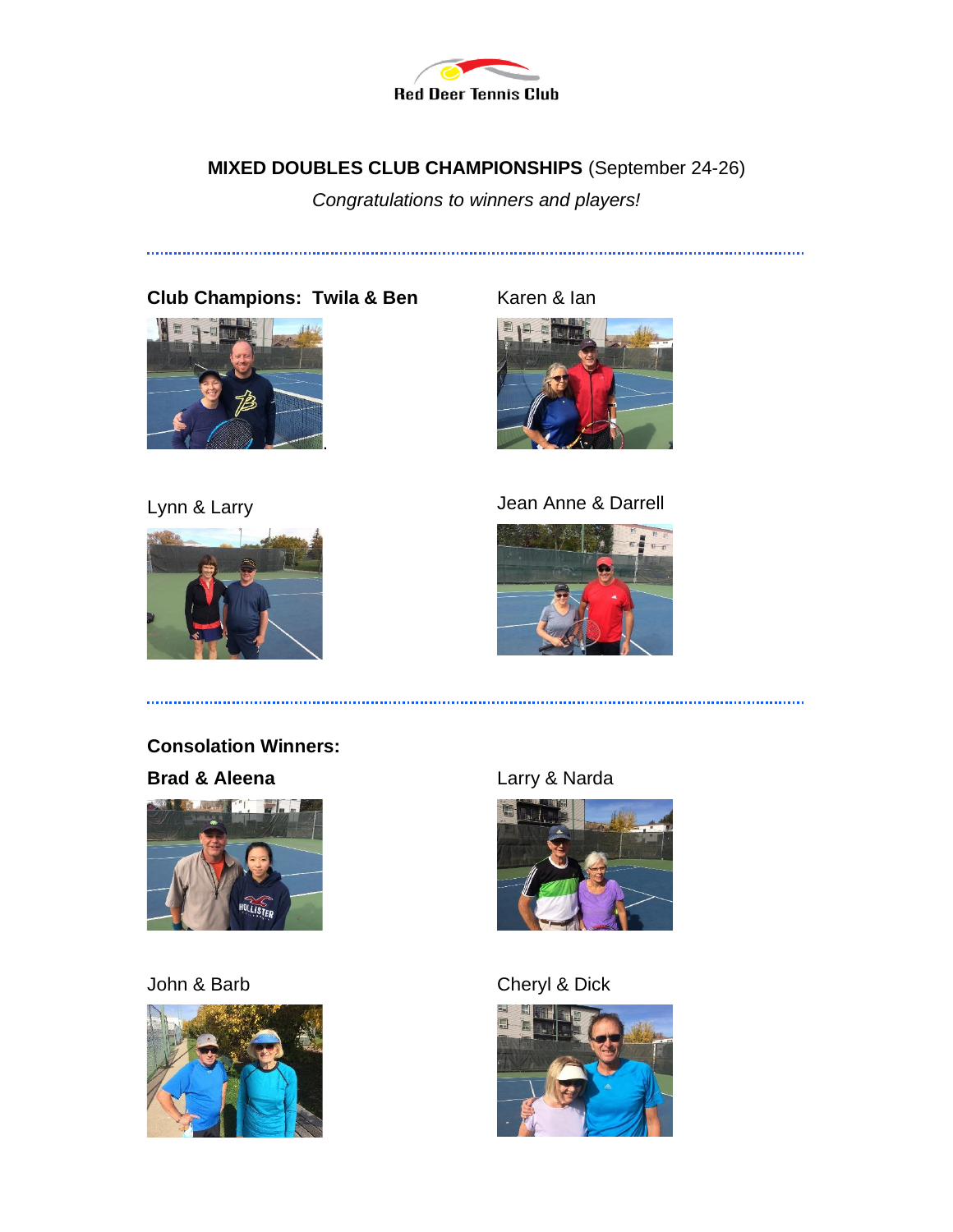

**Round Robin Winners: Crystal & Danny**



# Alf & Deidre



## Mary & Paul



# Heidi & Leo





# **JUNIOR NEWS**

There is a great picture of our junior player Issac on the Tennis Alberta webpage under the tab 2021-2022 INDOOR TOURNAMENT SCHEDULE. Check it out!

See LINKS below for a link to the Tennis Alberta site.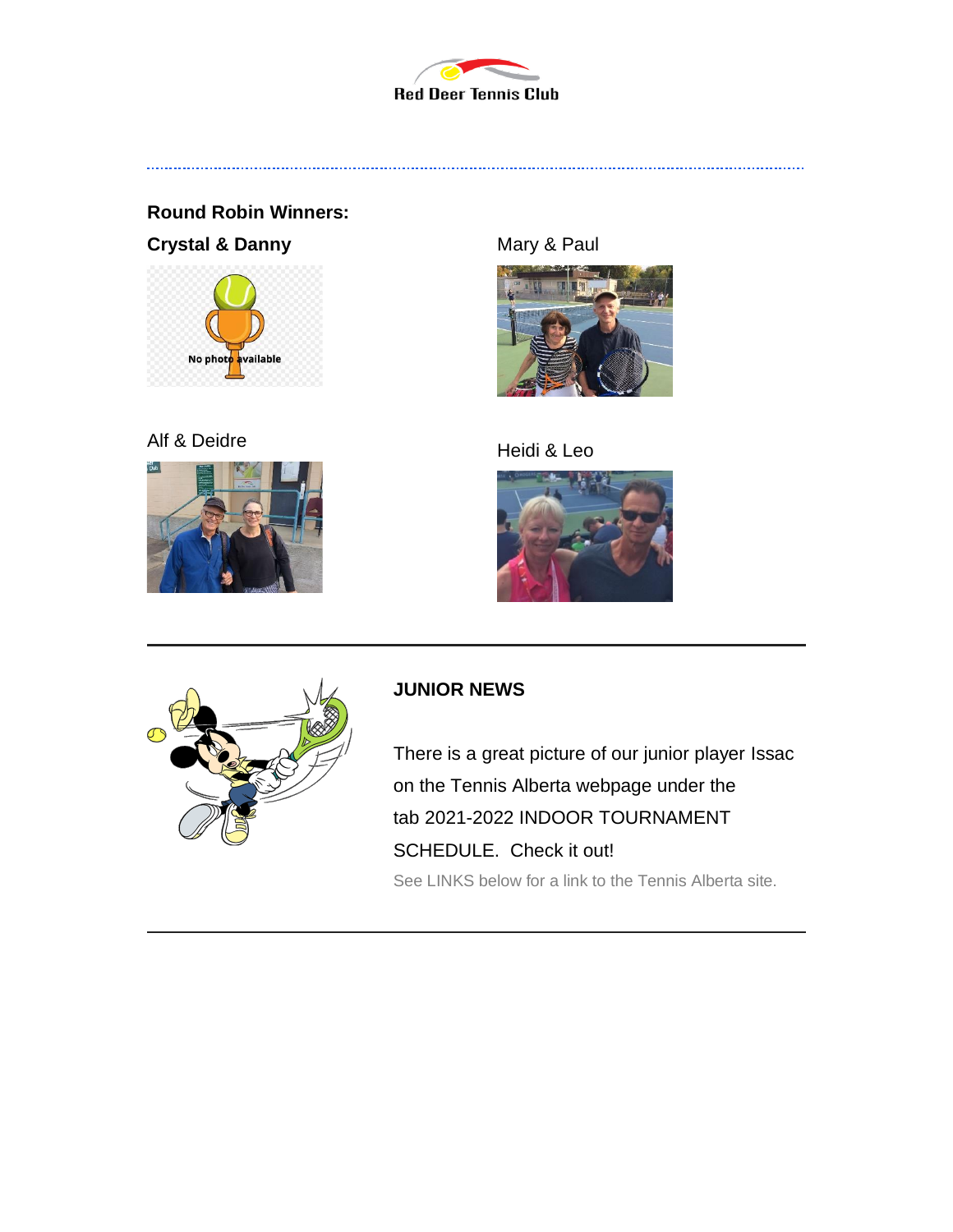

#### **MORNING DROP-IN SUMMER WINDUP** (September 22 & 24)

There was an excellent turnout for this mixed doubles "pop-up" tournament, where fun was had by all. Narda reported they had new people joining right up to the starting time so there was some reorganizing of teams at the last minute. As a result of the reorganizing they decided to *"declare everyone a winner!"*

Players commented they would like to see a similar tournament held in the winter season.

A new drop-in player from outside of Red Deer emailed, *"Thank you for allowing me to play with your club at the drop-in tournament. I very much enjoyed your club experience."*

Thanks to Narda Playfair & Karen Cahill for organizing this tournament!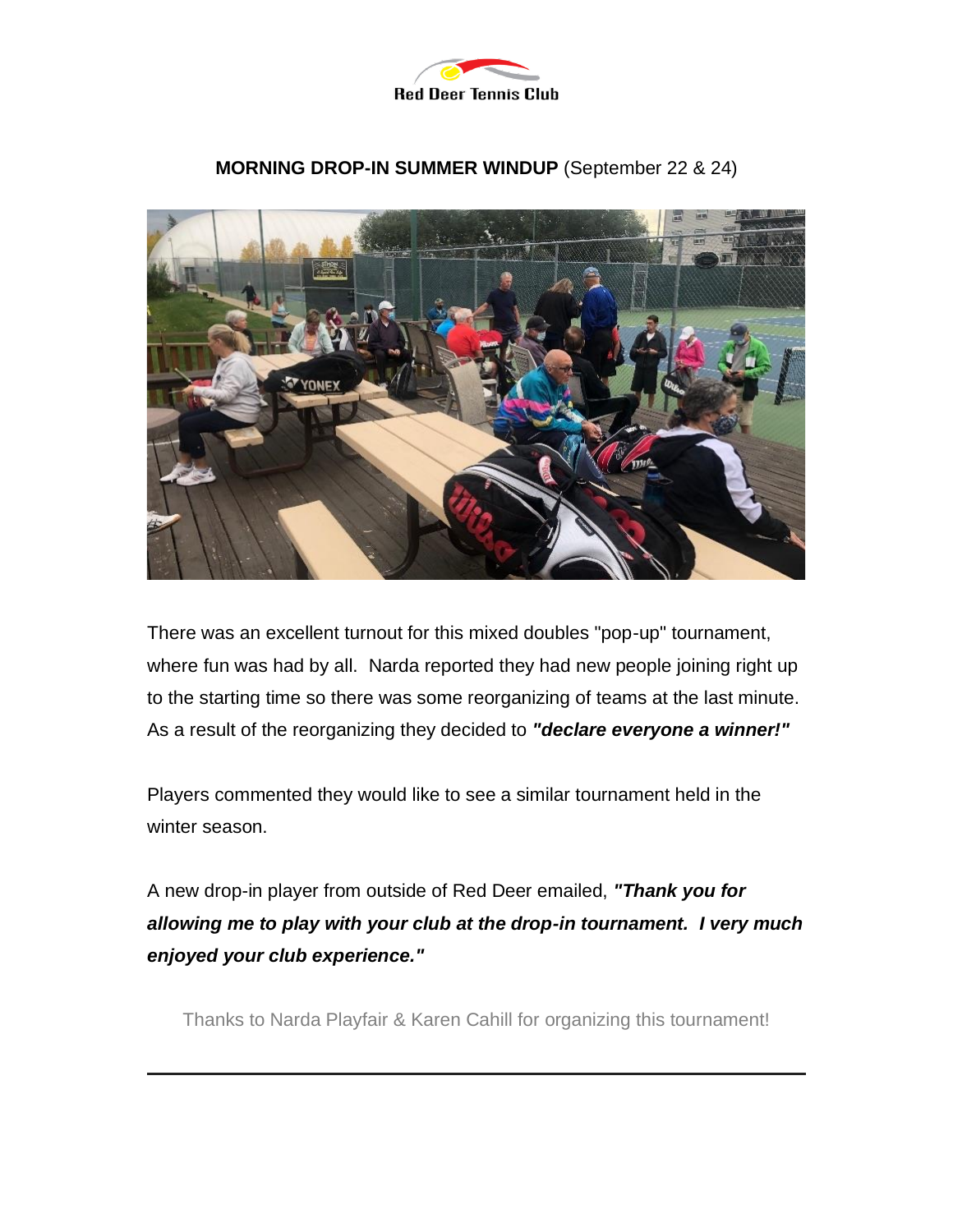



# **HALLOWEEN FUN!**

This mystery person dressed up as the Tennis Bubble wall.

Wonder if it gave him an **ADVANTAGE!** 



Our mystery person is Arnie.

# **OUTDOOR COURTS WORK BEE** (October 30th)

Thanks to the volunteers and club staff who helped roll up net screens and take down the tennis nets to end the summer season. There was a total of 25 workers and all tasks were completed in record time.